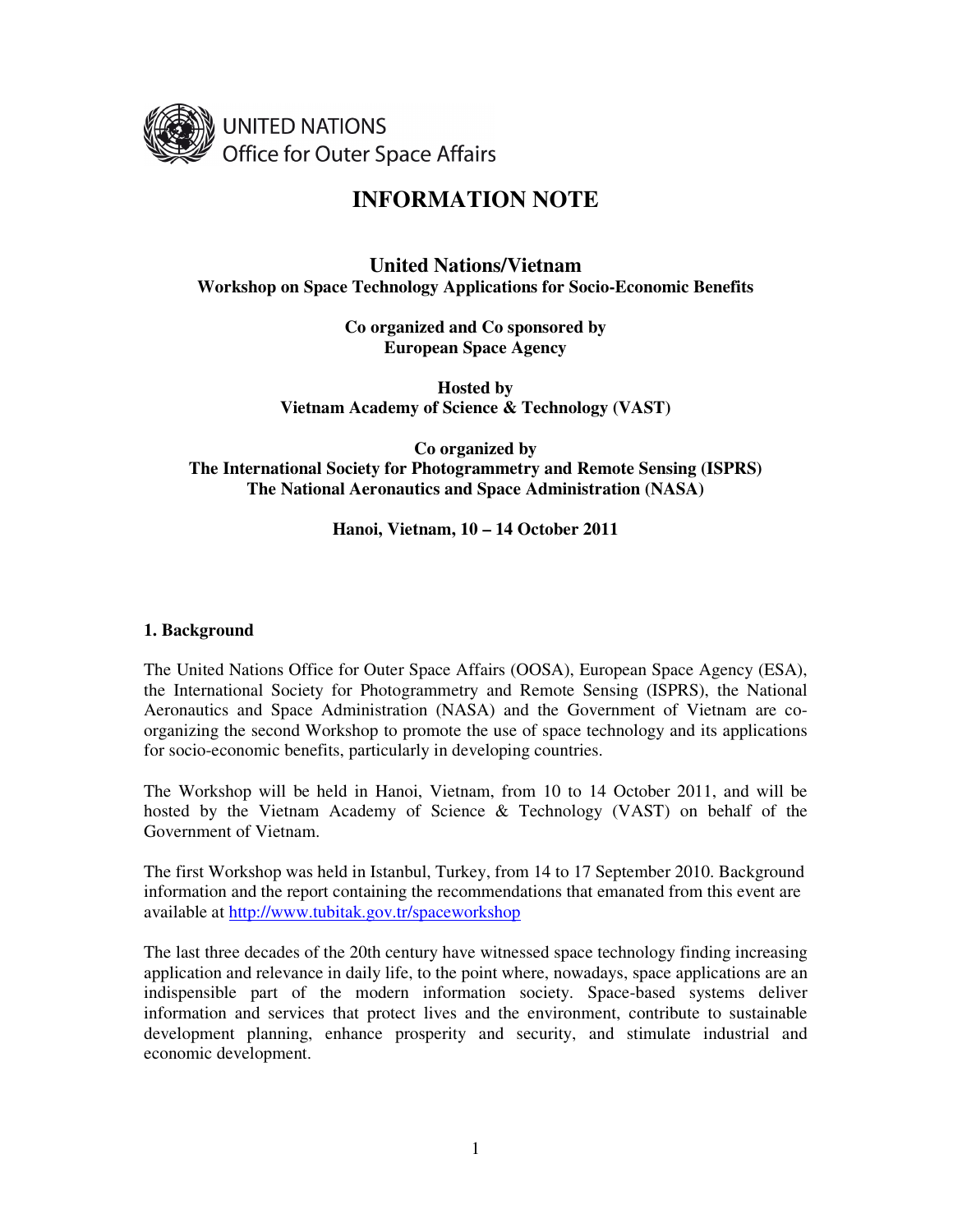The Workshop is being conducted in the realization that space technology can provide decision-makers and planners valuable information for development planning, natural resource management, environment protection, hazard mapping, risk assessment, early warning, disaster relief and rehabilitation.

Education, capacity building and space and society initiatives are pursued to ensure that Vietnam and countries in the developing world develop the requisite human capital to support national space activities, including the development of space applications products and services. The policy also promotes enhanced space awareness at all levels of society as a mean to build public understanding of the societal benefits of space technology.

#### **2. Objectives and Expected Outcomes**

The overall objective of the Workshop is to increase awareness among policy makers and planners on the benefits of utilizing space technology for socio-economic benefits.

The Workshop will contribute to international cooperation by providing opportunities to exchange in-depth information on Space Technology Applications for Socio-Economic Benefits.

Specific objectives for this workshop are to:

- 1. share information on research and applications studies that have demonstrated the use of space technology for societal benefit;
- 2. address principles and mechanisms for enhancing national, regional, and international cooperation in space technology development and applications.

The workshop will lead to:

- 1. development of collaborative projects ideas that while addressing specific societal issues confronting individual member states or regions, are applicable globally;
- 2. identification of research activities that are more relevant to the needs of decisionmakers in developing countries.

#### **3. Preliminary Programme of the Workshop**

The workshop programme will include presentations that detail the current use of the space technology for socio-economic benefits and that discuss the on-going and planned initiatives that national and regional institutions should be aware and should take advantage of, and discussion sessions that will contribute to the creation and consolidation of existing networks and partnerships.

As a preliminary suggestion the following thematic sessions will be part of the Workshop programme:

- Overview of space technology and impact on society
- **Remote sensing applications:** Earth observation from space for natural resource management and environmental monitoring; case studies and lessons learned
- **GNSS applications**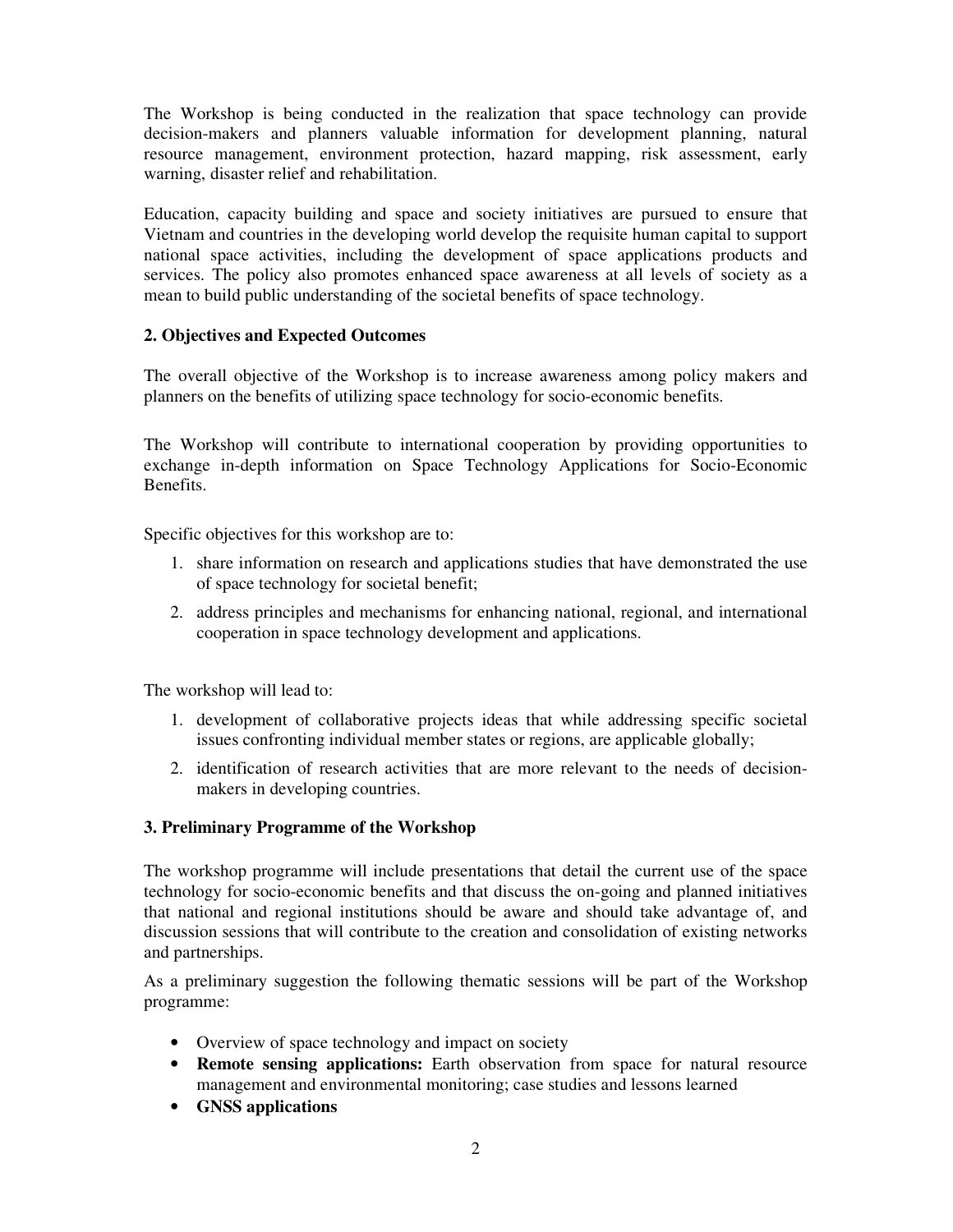- **Satellite communication and information systems**
- **Capacity building in space technologies:** Contemporary education systems on space science and technology, science and society activities for promoting space awareness.
- **Regional and international cooperation**

The participants from the first Workshop proposed the establishment of a number of working groups to facilitate identification of specific application approaches and studies across regions that demonstrate the integration of space science and technology to support decision making for societal benefit. The following seven thematic areas were identified for working group themes:

- Urbanization and transportation,
- Water resources and agriculture,
- Air pollution and energy,
- Disaster management,
- Natural resource management,
- Extraterrestial exploration,
- Positioning, navigation, timing.

Additionally, seven cross-cutting sub-themes were identified:

- Weather and climate,
- Health,
- Uncertainity and risk assessment,
- Economic valuation,
- Education, outreach and communication,
- International space law,
- Satellite development.

# **4. Expected Participants**

The Workshop is being planned for a total of 150 participants including policymakers, decision makers and senior experts from the following groups: international, regional, national institutions, governmental institutions, research and academic institutions, multilateral and bi-lateral development agencies, non-governmental organizations, and industry.

#### **5. Participation Requirements**

Participants should be in senior managerial or decision-making positions at governmental agencies, universities, national and regional institutions, non-governmental organizations or industry.

#### **6. Language of the Workshop and Presentation by Participants**

The working language of the Workshop will be English.

Selected participants who are funded by the cosponsors of the Workshop will be required to prepare a presentation of approximately 10 to 20 minutes on topics relevant to the Workshop objectives and the programme. Presentations on actual on-going projects will be of particular interest to participants of the Workshop.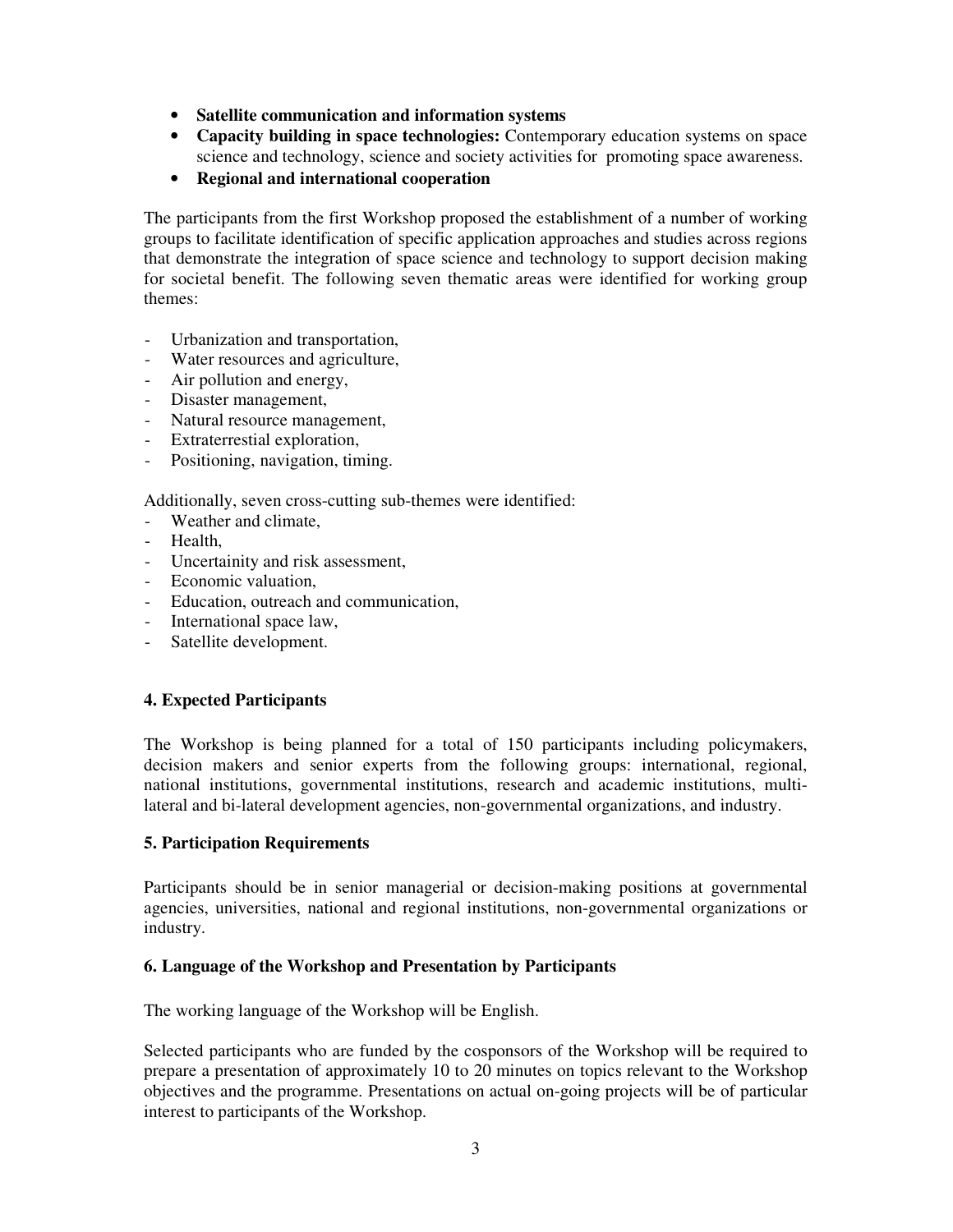# **7. Dates and Location of the Workshop**

The Workshop will be held in Hanoi, Vietnam, **from 10 to 14 October 2011.** All selected and invited participants will receive an information package with details on room and board and other local arrangements.

# **8. Financial Support**

Within the limited financial resources available, a number of selected participants will be offered financial support to attend the Workshop. This financial support will defray the cost of travel (a round trip ticket – most economic fare – between the airport of international departure in their home country and Hanoi, Vietnam) and/or room and board expenses during the duration of the Workshop.

Funded participants will receive detailed information upon notification of their selection.

# **9. Deadline for Submission of Applications**

The completed application form, properly endorsed by applicant's government/institution, should be mailed to:

> Office for Outer Space Affairs United Nations Office at Vienna Vienna International Centre P.O. BOX 500 A-1400 Vienna, AUSTRIA Phone: (+43 1) 26060- 4948 E-mail: unpsa@unvienna.org

to reach the Office **no later than 15 August 2010**.

To accelerate processing of your application, you should also email to unpsa@unvienna.org or fax an advance copy directly to the Office for Outer Space Affairs, United Nations Office at Vienna, fax: (+43-1)-26060-5830. Only complete applications, with all the requested information and signatures, will be considered.

Online application for the Workshop is also available. We encourage all candidates to apply for the Workshop online, as it helps to streamline the processing of applications. The online application form can be accessed at:

http://www.oosa.unvienna.org/oosa/en/SAP/act2011/Vietnam/index.html

#### **10. Life and Health Insurance**

Life/major health insurance for each of the selected participants is necessary and is the responsibility of the candidate or his/her institution or Government. The co-sponsors will not assume any responsibility for life and major health insurance, nor for expenses related to medical treatment or accidents.